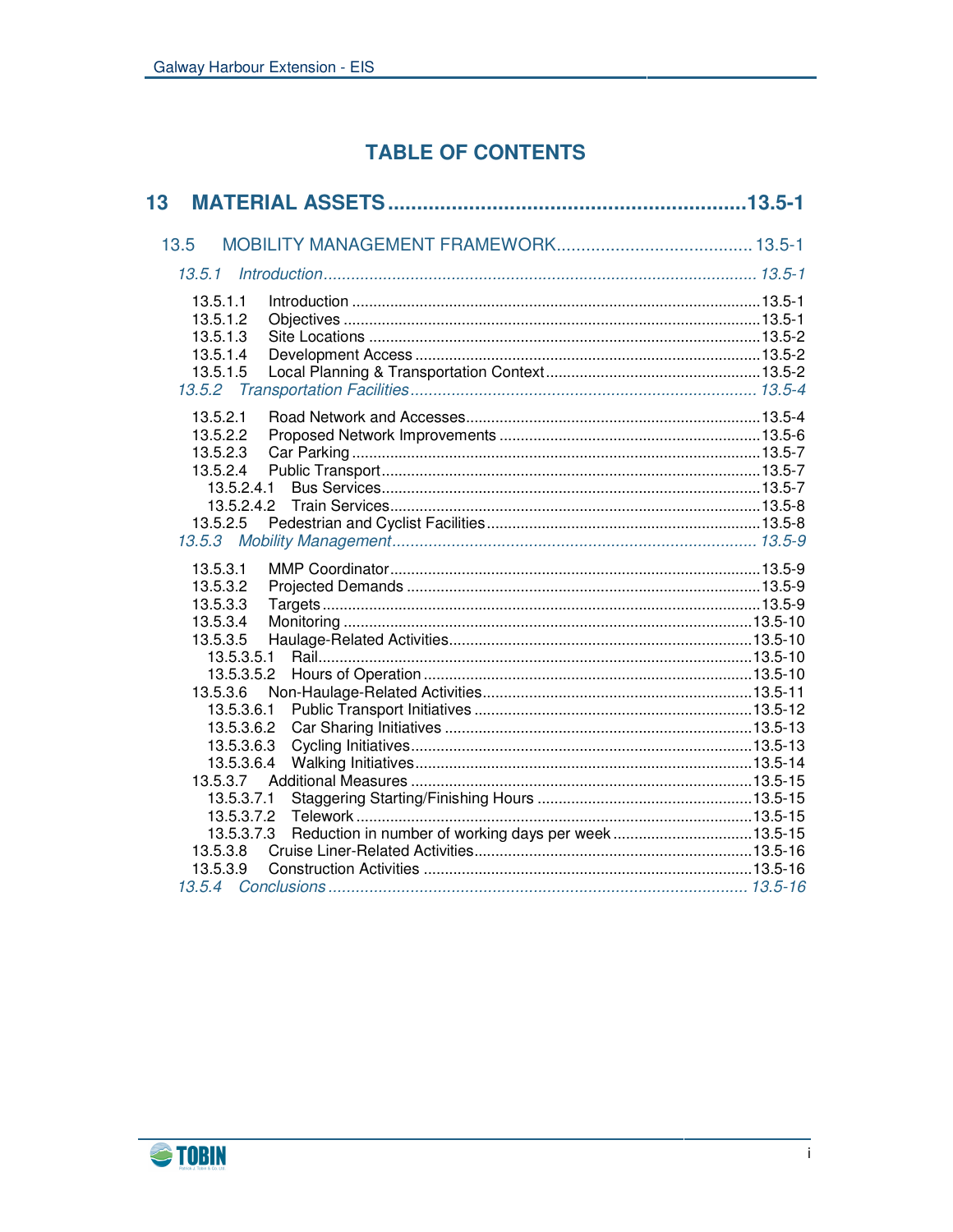# **TABLES & FIGURES**

# **TABLES**

|  | Table 13.5.1 - Target Modal Splits for Galway Port & Enterprise Park13.5-10 |  |
|--|-----------------------------------------------------------------------------|--|
|  |                                                                             |  |

#### **FIGURES**

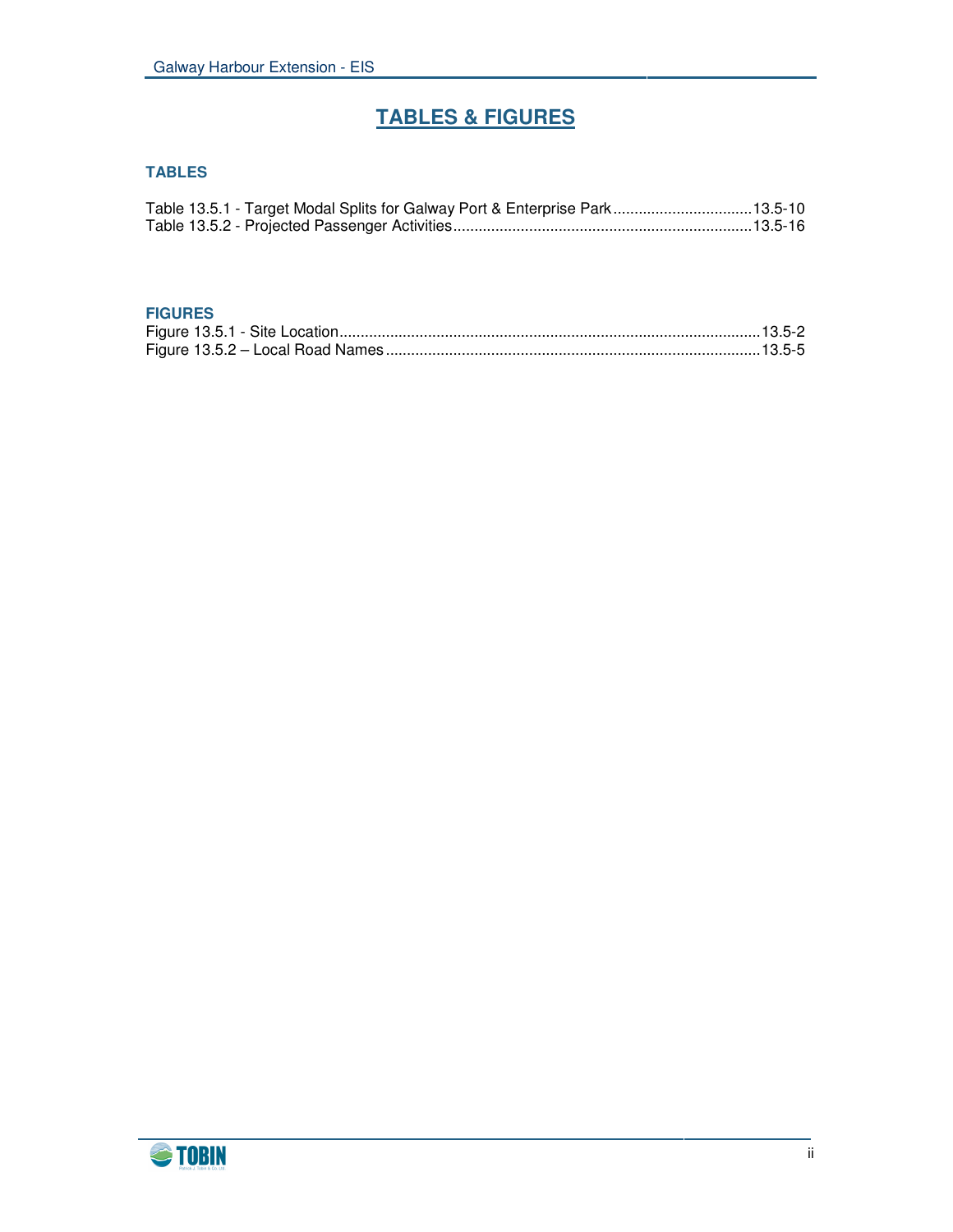# 13 **MATERIAL ASSETS**

# 13.5 MOBILITY MANAGEMENT FRAMEWORK

# *13.5.1 Introduction*

#### **13.5.1.1 Introduction**

In preparing this Mobility Management Framework Report reference has been made to the following:-

- The Draft Galway City Development Plan 2011 2017;
- The Galway Strategic Bus Study;
- The Galway City Council Public Transport Feasibility Study;
- Draft Regional Planning Guidelines for the West Region 2010 2022;
- Smarter Travel A Sustainable Transport Future A New Transport Policy for Ireland 2009 – 2020;
- Smarter Travel National Cycle Policy Framework;
- Commission of the European Communities Green Paper "Towards a New Culture for Urban Mobility";
- Dublin Transport Office Advice Note on Mobility Management Plans.

# **13.5.1.2 Objectives**

The proposed new port will generate an additional demand, in the short, medium and long term, on the existing and proposed transportation infrastructure in Galway City and its environs. The development of an overall transport strategy to accommodate present and future demand is therefore required to manage the proposed workforce, avoid transport infrastructure congestion due to port-related traffic and also reduce impacts on the surrounding areas.

The development proposals for the site will be accompanied by this Mobility Management Framework to demonstrate how the potential traffic impact of the development on the surrounding areas can be minimised or managed.

The development of an overall transport strategy to restrict the impact of haulage operations as well as reducing the reliance on private car is required to effectively tackle the above problems, as well as to reflect the government and regional planning authorities' sustainable policies. For this purpose, the implementation of a Mobility Framework based on a sustainable transport strategy is considered important.

The main guidelines of this Framework will be, in general terms, the improvements of all short, medium and long-distance accessibility to the new port by using, as much as possible, alternative means of transportation to the car, as well as aiming to minimise the impact of haulage-related activities on the surrounding road network. It is intended that the Mobility Management Framework would provide the basic structure whereby individual tenants of the port could develop their own Mobility Management Plans.

A Mobility Management Plan (MMP) is a general term for a package of measures tailored to meet the needs of individual sites and is aimed at promoting greener, cleaner travel choices and reducing reliance on car travel. It involves the development of a set of mechanisms, initiatives and targets that together can enable an organisation / development to reduce the impact of travel and transport on the environment, whilst also facilitating a number of other benefits, for an employer as well as staff.

A MMP is a dynamic process that grows and develops with time and in accordance with the changing circumstances of the organisation and the environment in which it works. Mobility Management Plans involve changing the established habits and practices of those who travel to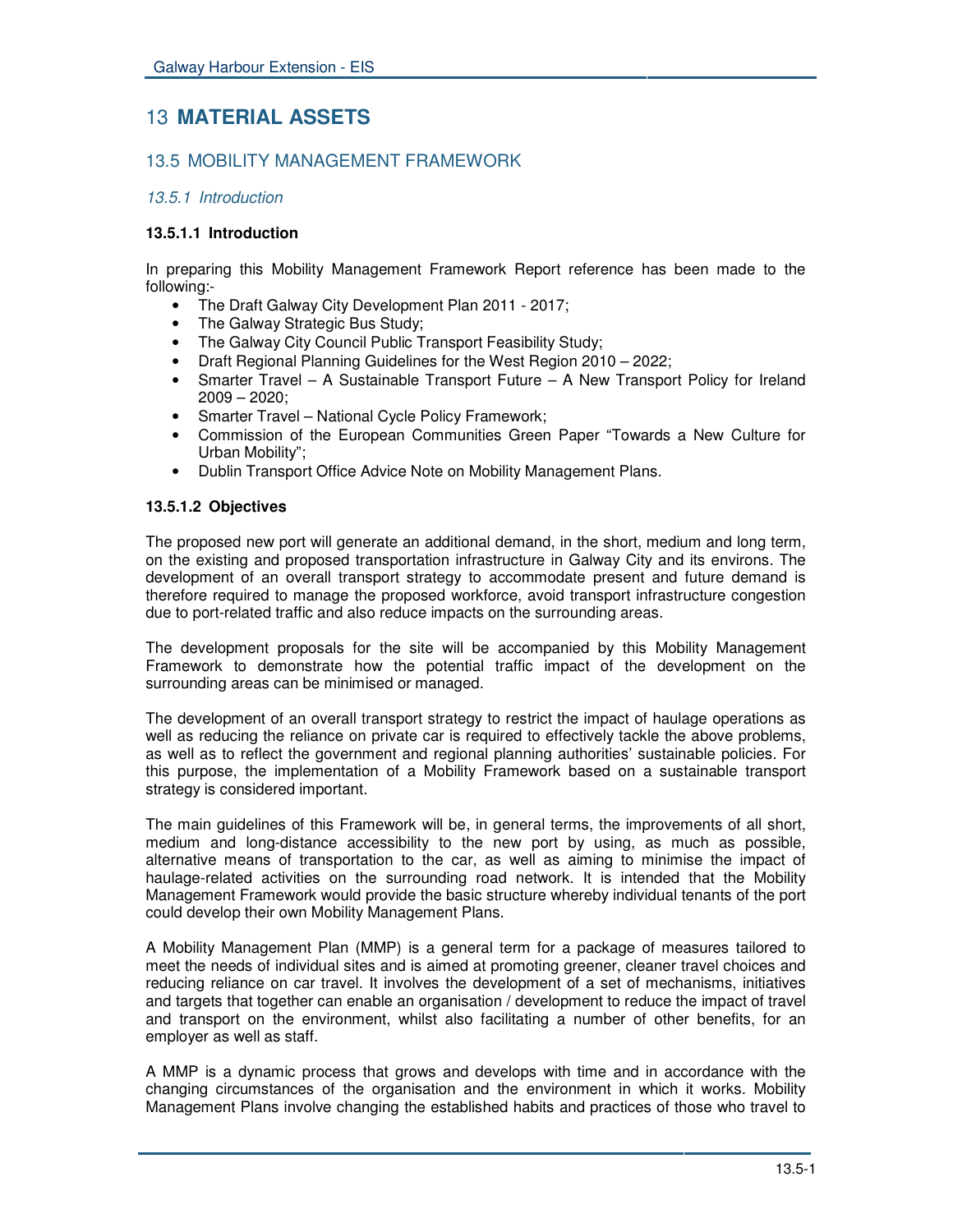site. It is important that promotion of the benefits of such a plan is led and implemented from senior management of the organisation. The co-operation of those who will travel and local authorities is also essential to the success of any transport plan.

#### *Study Background*

# **13.5.1.3 Site Locations**

The proposed new port is located to the south of the existing Galway Harbour Enterprise Park, to the southeast of Galway City Centre. The majority of the proposed site is proposed to be reclaimed from Galway Bay through dredging and filling. Figure 13.5.1 highlights the location of the proposed port.



**Figure 13.5.1 - Site Location**

# **13.5.1.4 Development Access**

As part of the project it is proposed to redesign the Lough Atalia / Dock Road priority junction to a signalised junction. All port-related traffic will access the site through this junction.

# **13.5.1.5 Local Planning & Transportation Context**

The basic planning framework for the port area is set out in the Draft Galway City Development Plan 2011 – 2017 and the Draft Regional Planning Guidelines (RPG) for the West Region 2010 – 2022 (currently under revision).

The Draft Development Plan and RPG are supportive of the redevelopment and expansion of the port, and view the port as being of strategic importance to the region, particularly in terms of economic development and as a transportation link to facilitate the growth and connectivity of the region.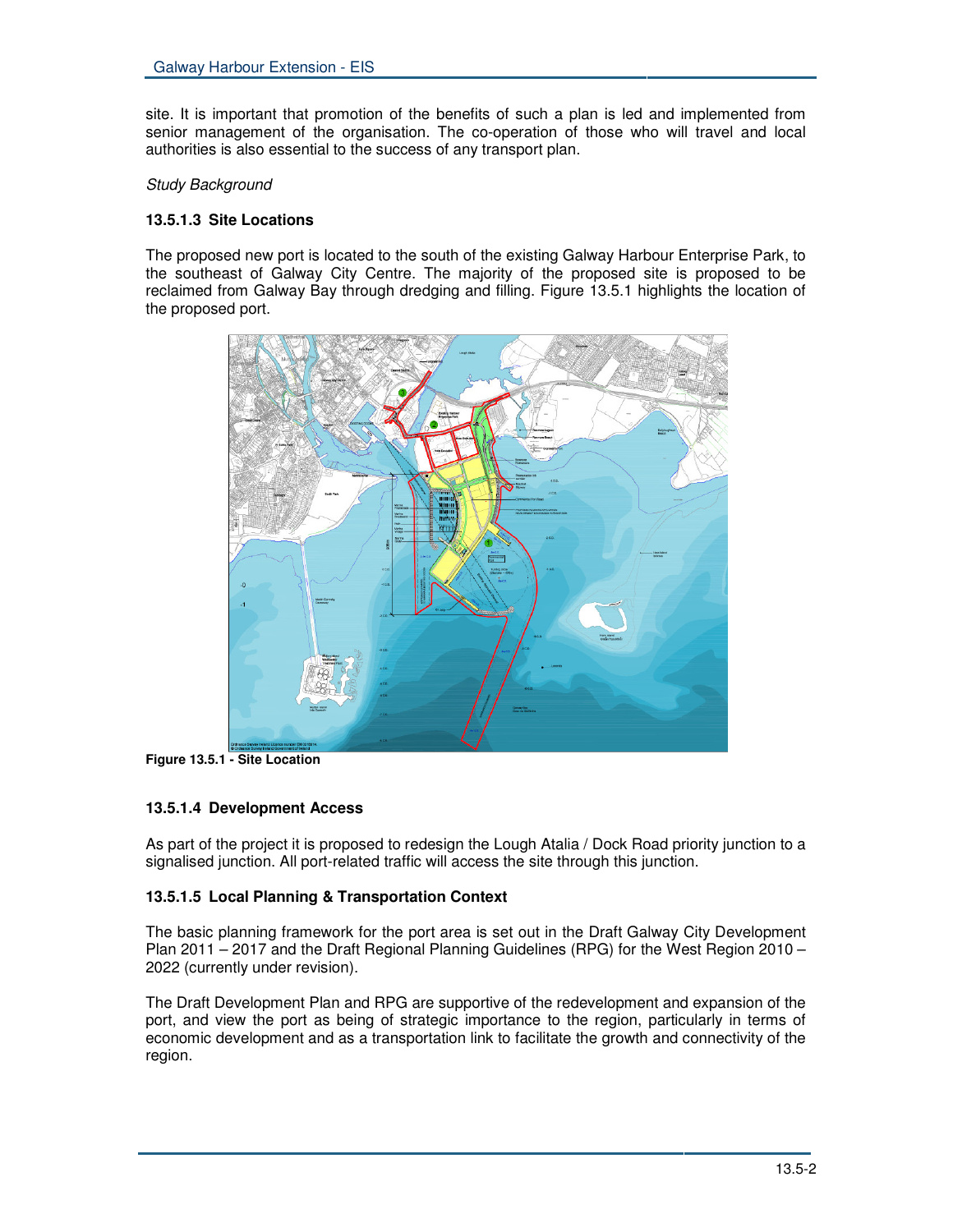The RPG for the West Region seeks to support sustainable travel in the region in line with the Department of Transport "Smarter Travel – A Sustainable Transport Future – A New Transport Policy for Ireland 2009 – 2020" through a series of measures, including:

- Consolidation of population growths in existing built up areas
- The location of trip-intensive developments in areas well served, or planned to be well served by public transport;
- Ensuring that the scale and density of new land use development is consistent with the available transport capacity (particularly public transport capacity);
- Supporting Mobility Management as a useful tool to achieve higher levels of sustainable travel behaviour.

It is also the aim of the RPG to:

- Support the development of an integrated transportation system for Galway City and County areas;
- Support the construction of new railway stations to facilitate commuter and freight services;
- Support the installation of freight handling equipment at key rail stations to facilitate the greater usage of rail to transport freight;
- Promote the development of safe and convenient pedestrian and walking facilities in Galway City to minimise the dependence on private motor vehicles and to encourage an active and healthy lifestyle.

Galway City Council aims to promote a number of transport-related measures under their Smarter Travel proposals. With the implementation of these measures GCC aims to achieve the following modal split targets:

- 15% of total trips by cycling;
- 25% of total trips by walking;
- 19% of total trips by public transport;
- 40% of total trips by the private car;
- 1% of total trips by other means.

The above policies and objectives will, when implemented, allow for a more sustainable overall transport system for Galway City, and will aid to the reduction in travel times currently experienced in the city.

Further to the above, Galway City Council also proposes to implement a Mobility Management Plan scheme for large businesses. This scheme will help to promote a city-wide change in transportation behaviour which will further improve accessibility throughout the Galway region.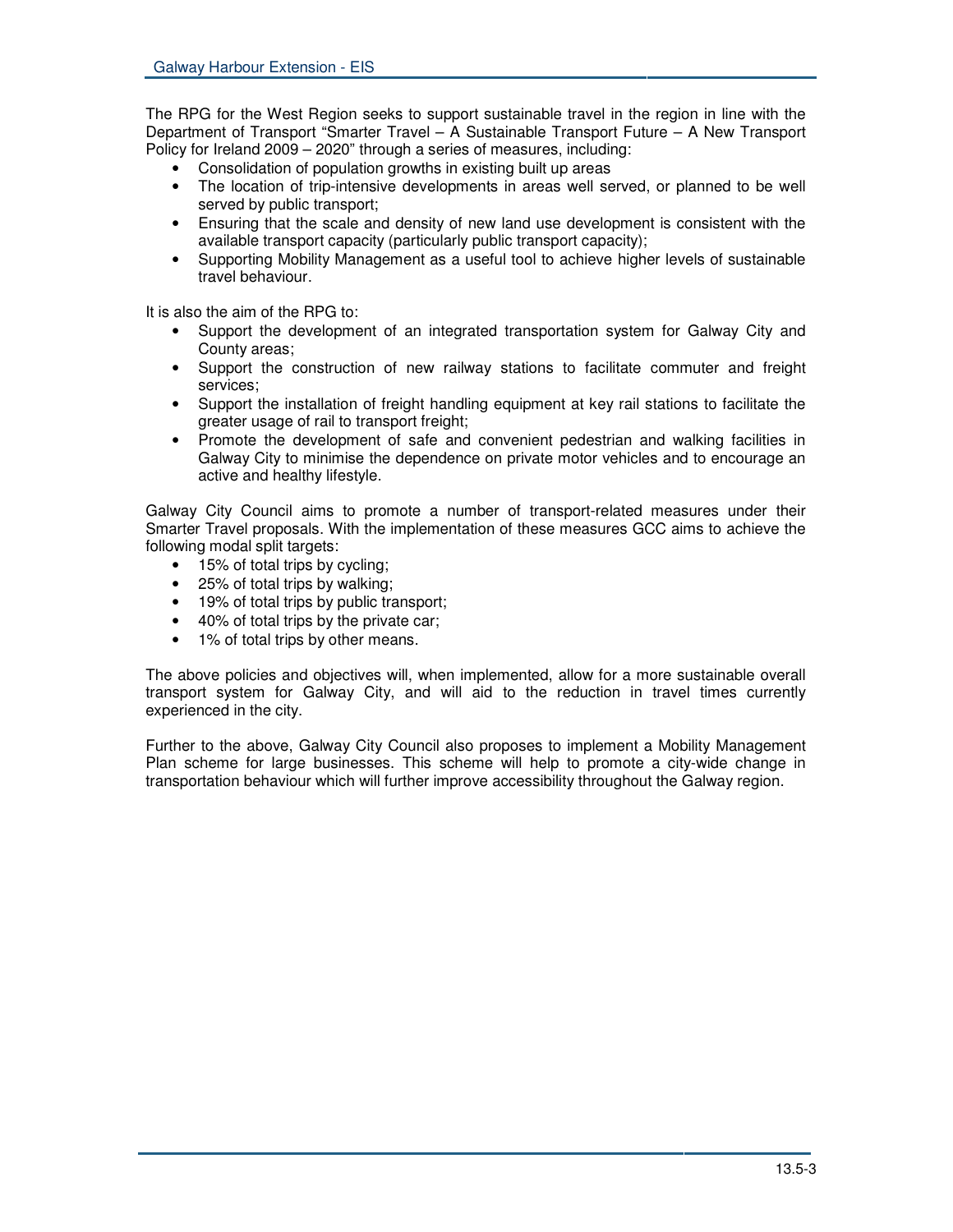# *13.5.2 Transportation Facilities*

#### **13.5.2.1 Road Network and Accesses**

Access to the development is proposed via a traffic signal-controlled junction between Dock Road and Lough Atalia Road, which are both two-way roads and are located to the southeast of the city centre. The Dock Road extends to the west of the city, providing access to both Merchant's Road (leading to Eyre Square) and the western suburbs of Salthill and Knocknacarra and the west in general. The Dock Road links with Lough Atalia Road to the north of the proposed junction, which has an overhead rail bridge with height restriction between the site access junction and Fairgreen Road traffic signals junction. Lough Atalia Road also carries twoway traffic.

Fairgreen Road is a two-way road which links Lough Atalia Road with Forster Street (leading to Eyre Square), College Road and Bóthar Uí Eithir.

Lough Atalia Road also connects with College Road further north through a signalised junction, which in turn provides access to Moneenageisha Junction, a primary network node for the city, providing access to and from the east, north and south of the country.

Figure 13.5.2 overleaf provides an overview of the road network surrounding the proposed port.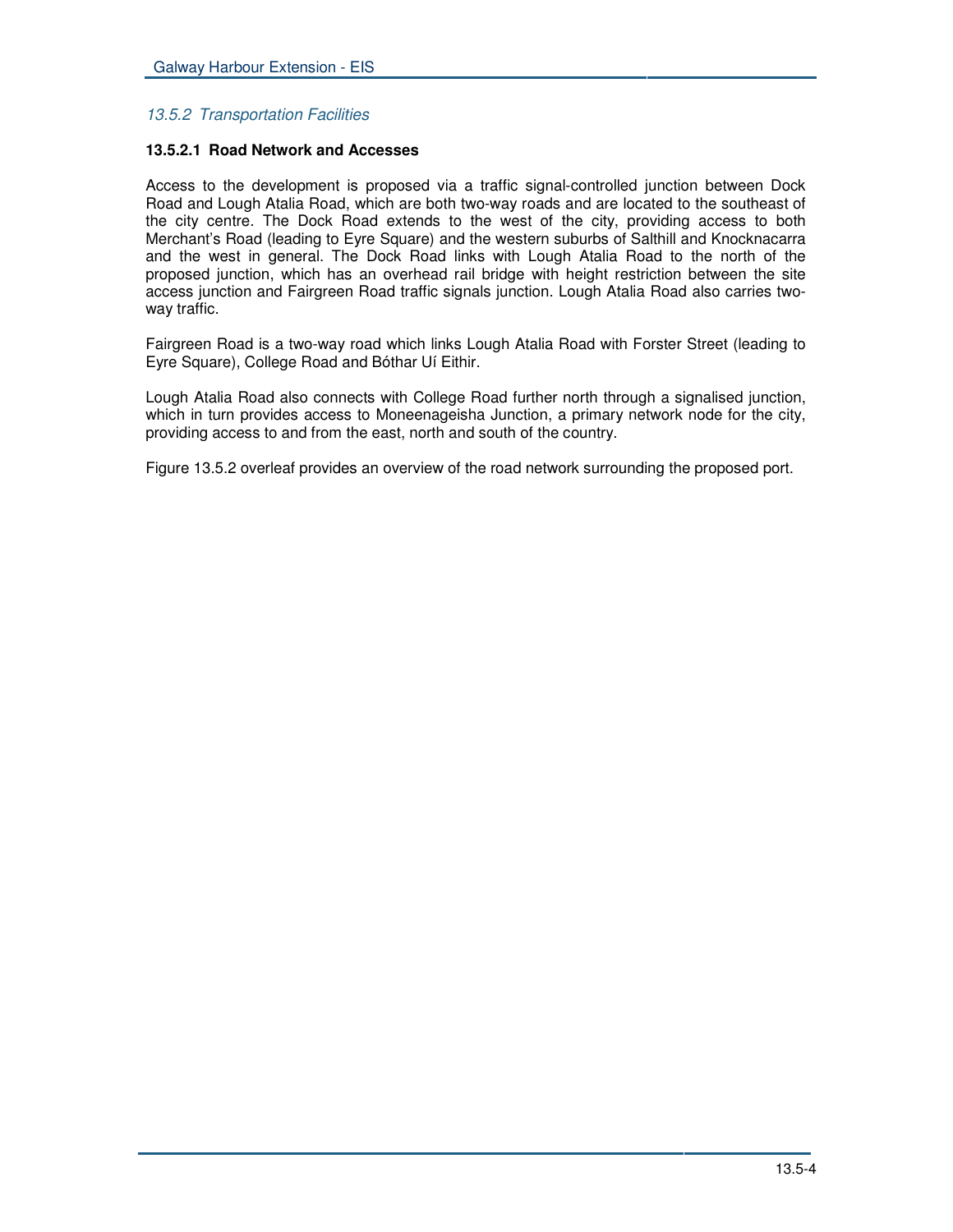

**Figure 13.5.2 – Local Road Names**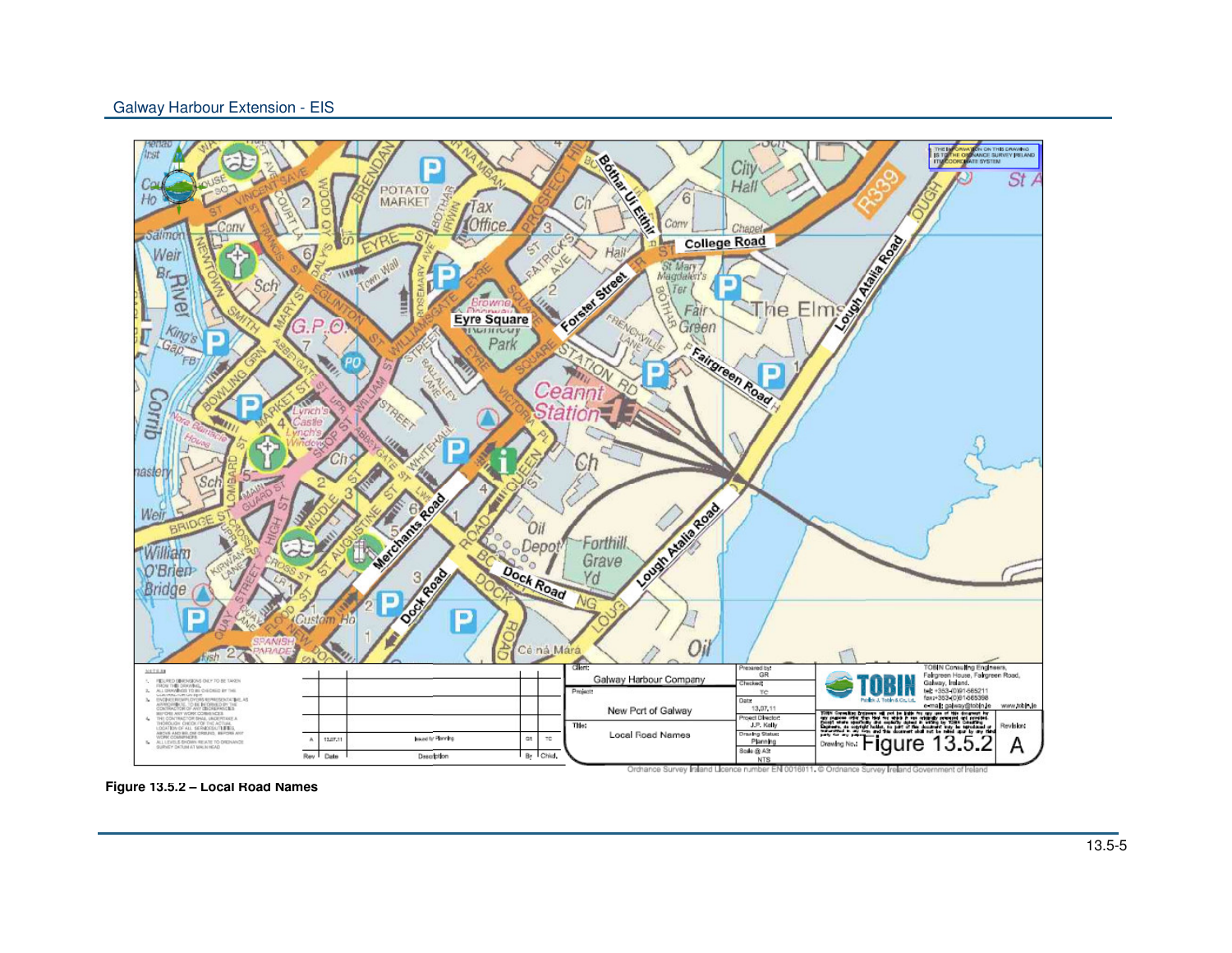#### **13.5.2.2 Proposed Network Improvements**

Following the recent interpretation by the European Court of Justice that the N6 Galway City Outer Bypass (GCOB) project would have an adverse impact on the integrity of a European Site, Galway City and County Councils remain committed to the project, and propose to make a new application to An Bord Pleanála for a by-pass of Galway City. Accordingly, Galway County Council has recently appointed consultants to redesign the route of the N6 Galway City Outer Bypass and to progress the scheme through the planning process. It is anticipated that a revised application to An Bord Pleanála will be ready by 2015 with an envisaged opening year of mid 2019 at the earliest. The Galway Harbour Extension Traffic Report and this mobility Management Framework do not depend on the development of the Galway City Bypass.

It is proposed to lower the road under Lough Atalia Bridge, which is currently subject to a height restriction, to allow for 2-way movement of large heavy vehicles.

The M6 Galway to Dublin Motorway has recently been completed, which provides a continuous motorway link between Galway and Dublin, significantly reducing delays along the route. The M17 / M18 Gort to Tuam motorway scheme is currently at Tender Stage and upon completion will provide a link between Galway, Dublin and Limerick. The provision of this motorway will further enhance the connectivity of the New Port of Galway with its natural catchment area.

Funding has recently been obtained for the Bóthar na dTreabh (N6) Multi-Modal Corridor Improvement Scheme. The aims of scheme are as follows:

- Ensure the national road network within Galway protects and supports growth of the regional economy;
- Reduce the environmental impact of transport in Galway City;
- Facilitate and encourage the use of sustainable travel modes;
- Ensure future development of the N6 is integrated with a shared vision for future development of the public transport network;
- Promote integration of walking and cycling links;
- To ensure future development of the N6 is integrated with proposals for upgrading the local and regional road network;
- Improve road safety for all road users on the N6 links and junctions within Galway City;
- Improve access to Galway's vital social infrastructure such as schools, third level institutions, hospitals and large employment areas.

The scheme includes for the upgrading of all roundabouts along the N6 corridor to traffic signals junctions.

Galway City Council is currently in the process of procuring an Urban Traffic Management Control (UTMC) System for use on three corridors in the city, namely:

- Seamus Quirke Road / Bishop O'Donnell Road (completed);
- N6 Corridor (partially complete);
- R338 Dublin Road Corridor, including Moneenageisha Junction (partially complete).

The provision of such a UTMC system will aid in improving the efficiency of traffic signals junctions along each of the corridors, for vehicles in general and public transport in particular, allowing Galway City Council a greater degree of control over traffic movements throughout the city.

Galway City Council also wishes to develop a number of proposals for Galway City and environs as part of their Smarter Travel policy, including:

- Extension of the pedestrian area in Galway City Centre into Cross Street & Middle Street and the provision of a shared surface for public transport and pedestrians & cyclists on Eglinton Street
- Development of a new walking and cycling route from Newtownsmith to the Docks via Abbeygate Street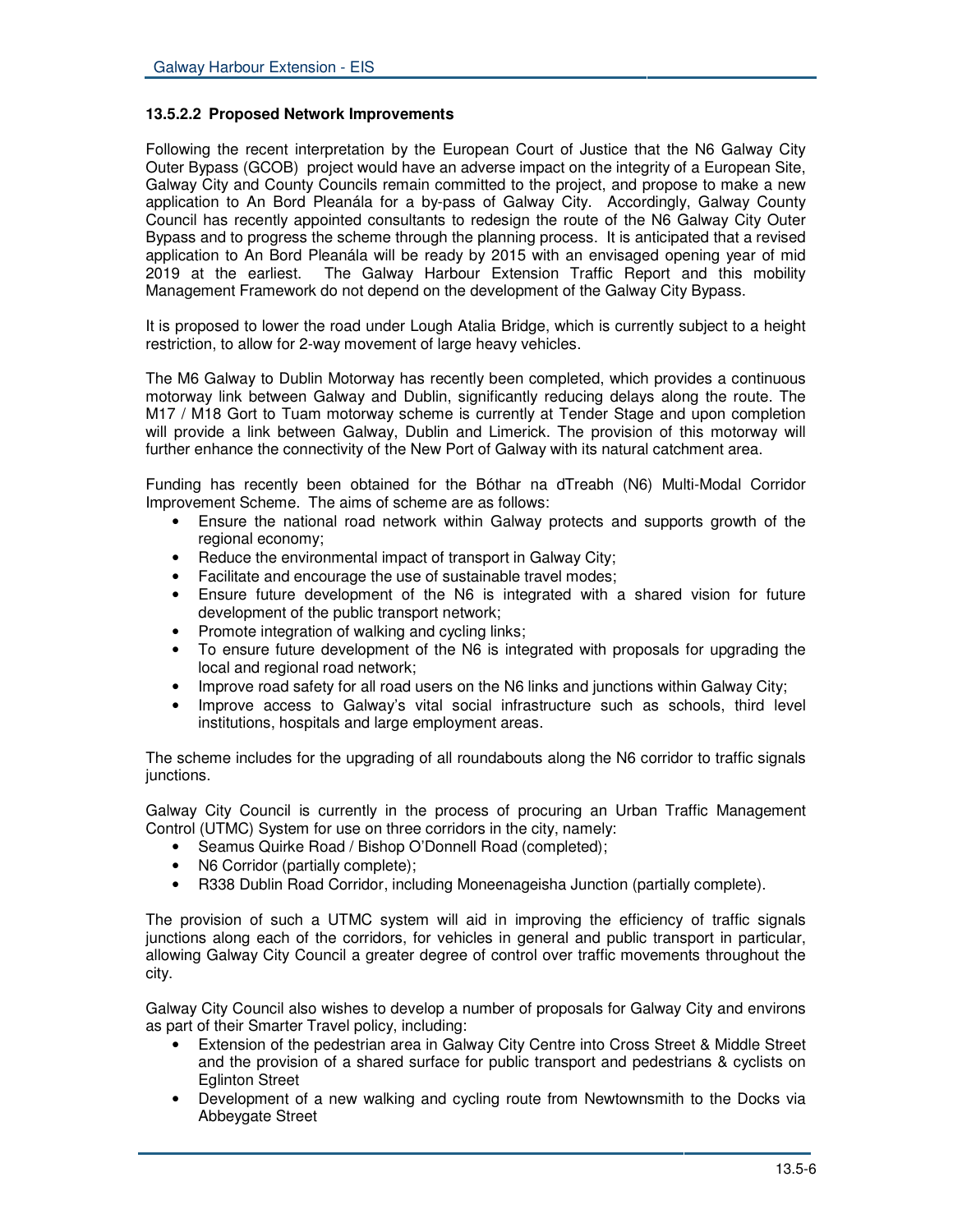- A 6 fold increase in the length of bus corridors from 3km to 18km, to serve Knocknacarra, Parkmore, Oranmore, Monivea Road and Tuam Road
- Development of a multi-modal transport hub in Garraun, Oranmore (railway station developed)
- Reduction in speed limits to 30 kph in the City Centre area
- Development of high quality cycle routes from the City Centre to Bearna, Dangan and Oranmore.

The implementation of the above measures will help promote alternative modes of transport to the private car throughout Galway City and environs, which will in turn provide additional capacity to the road network and reduce congestion.

# **13.5.2.3 Car Parking**

Parking provision for the proposed development will consider the proposed staging of the development over a 10 year period and the estimated car-usage as the development progresses, taking into consideration this Mobility Management Framework and the implementation of Galway City Council's Smarter Travel Plan strategy.

However, at this initial stage, it is proposed that at-grade parking areas would provide for approximately 112 spaces to service the marina development. Car parking provision will be carried out on a building-by-building basis for the proposed Enterprise Park extension. It will be a policy of Galway Harbour Company to balance car parking provision with projected demand, as it is understood that an over-provision of car parking spaces will encourage higher single car use.

It is recognised that the number of parking spaces required will reduce in line with the proportion of car users and decommissioning of parking spaces will occur on an individual building basis, where appropriate.

#### **13.5.2.4 Public Transport**

#### 13.5.2.4.1 Bus Services

The subject site is convenient to a number of bus routes. The proposed site is located within walking distance of Ceannt Station, the main public bus station in Galway City. A number of bus services operate from Ceannt Station, linking Galway City with major urban hubs including Dublin, Cork, Limerick, Castlebar, Sligo and Derry. Bus services also operate between Galway and its natural catchment area, including towns such as Oranmore, Tuam, Gort, Moycullen and Barna. These services operate several times daily, and provide a significant opportunity for non car-based travel for employees of the proposed port.

The proposed development is also located within walking distance of the Coach Station on Fairgreen Road, where private bus operators GoBus and CityLink operate services. GoBus operate regular direct services to Dublin, Dublin Airport and Shannon Airport. CityLink operates regular services from Galway to Dublin and Cork.

The subject site is also located within close proximity to all local bus services operating in Galway City. The site is located within walking distance of Eyre Square, which acts as a terminus for all local services, and connects the city centre with all suburbs, including Salthill, Knocknacarra, Newcastle, Renmore and Doughiska. These services operate regularly throughout the day, in some cases every 10 minutes at peak periods.

Ceannt Station has proposals to increase the number of bus bays for 7 to 24, which will significantly increase the capacity of the station to cater for additional services and passengers.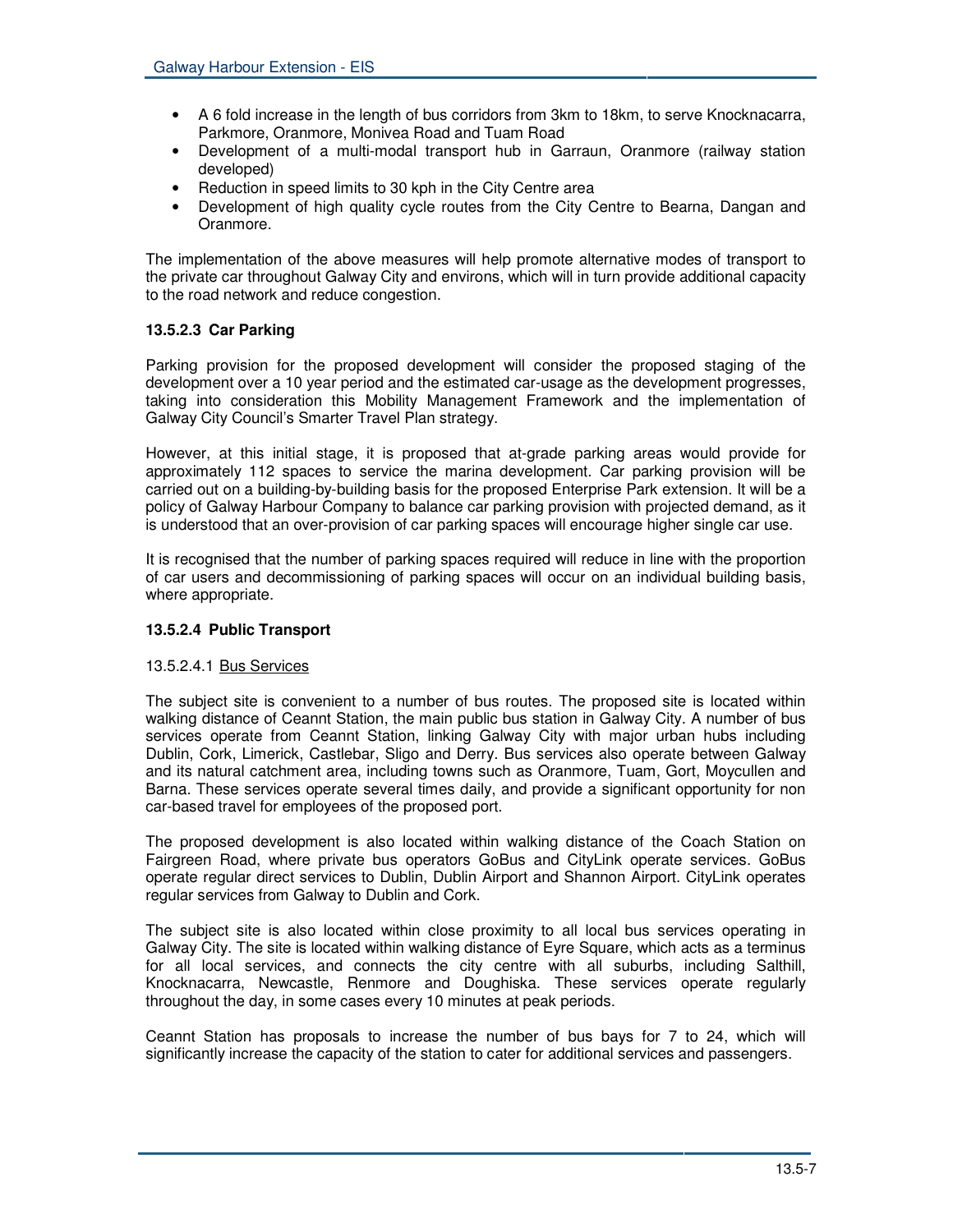Bus Éireann currently has a bus yard and garage within the existing Harbour Enterprise Park. The proximity of this bus yard will facilitate a possible future bus route that would potentially serve the proposed port.

With the proposed increase in bus lanes throughout the city, all the above services have the potential to provide an efficient, reliable and sustainable alternative mode of transport to and from the new port to the private car.

#### 13.5.2.4.2 Train Services

Ceannt Station also serves as the main train station for Galway City. Currently, this service operates between Galway and Dublin, and also serves a number of towns in the vicinity of Galway, including Oranmore, Athenry, Woodlawn, Ballinasloe and Athlone. This service operates 9 times daily.

The Western Rail Corridor re-opened in March 2010, linking Galway with Limerick, with stations at Ennis, Sixmilebridge, Gort, Ardrahan and Craughwell. A further extension of the Western Rail Corridor is proposed, which will link north Galway, Mayo and Sligo with Galway, however no definitive date has been set for the completion of these works.

The Ceannt Station redevelopment will also include an increase in provision of rail platforms from 1 to 4 rail platforms, thus significantly increasing the capacity of the station to cater for additional services and passengers.

# **13.5.2.5 Pedestrian and Cyclist Facilities**

The proposed development is committed to ensuring the accessibility for the Galway residents and the future employees who walk or cycle as their preferred means of travel. Furthermore, it is committed to improving the sustainability of the area through the provision of adequate pedestrian/cycle facilities as well as providing cross-connections to the proposed developments in the area, including the Ceannt Station Quarter, as well as facilitating future cycle links to Renmore.

Provision for cyclists on-road and off-road are proposed as part of this application, and adequate space has been provided in the road cross-section to enable cyclists to share the access roads with other (public transport and private) vehicles.

All proposals within the development will compliment the proposals of Galway City Council for bicycle and pedestrian facilities throughout the city. Furthermore, adequate and secure parking for bicycles and changing and shower facilities will be provided to encourage the use of cycling as a primary mode of transport to the port wherever possible.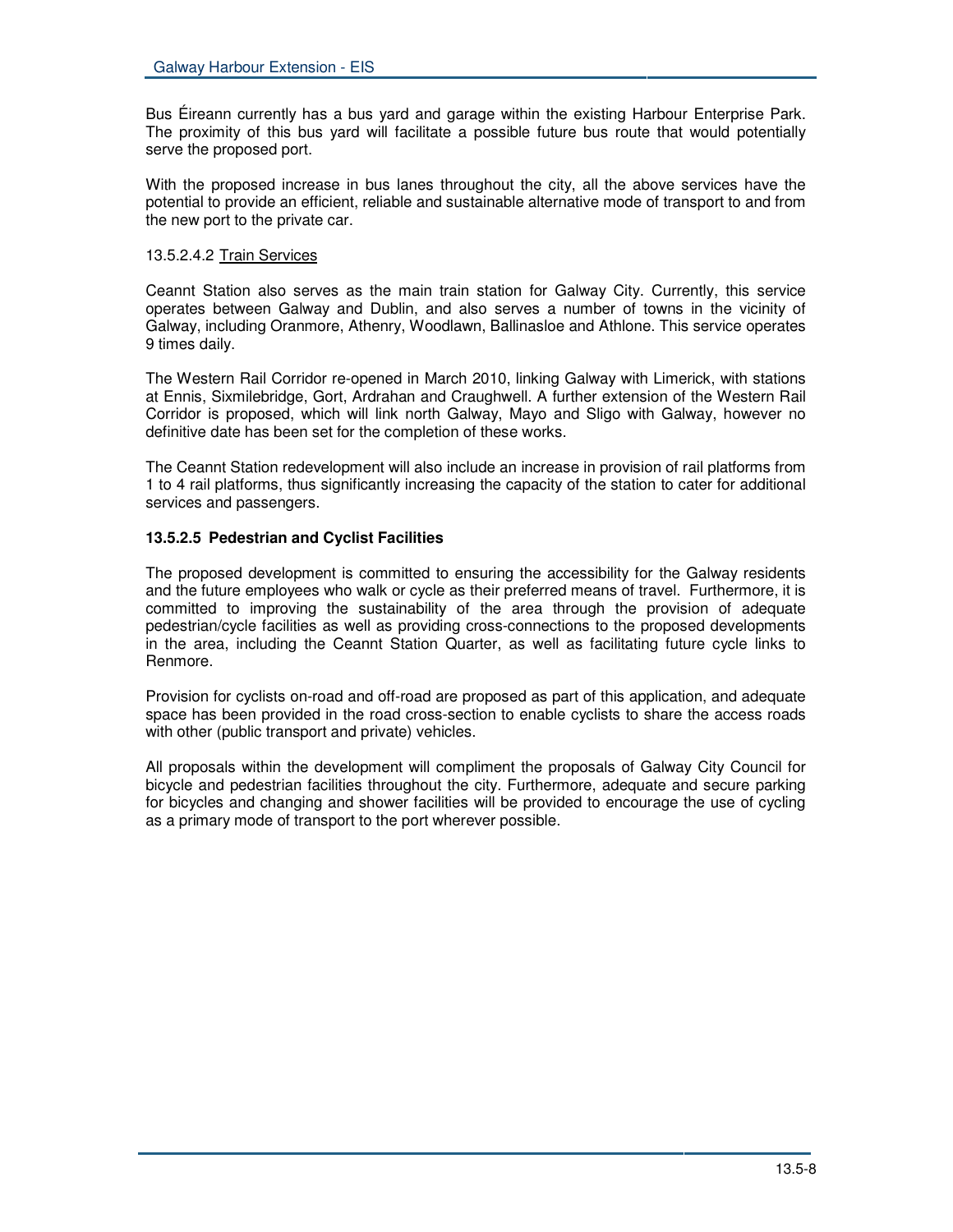# *13.5.3 Mobility Management*

#### **13.5.3.1 MMP Coordinator**

In order to ensure that the proposals suggested in this Mobility Management Framework are implemented for all tenants within the port, a MMP coordinator will be nominated by the Galway Harbour Company. This coordinator will have a number of tasks and responsibilities, including:

- The implementation of all MMPs;
- The monitoring of progress of the MMPs with regards to set targets;
- The establishment of a Project Steering Group to oversee the implementation and ongoing development of the Framework.
- Liaison with Galway City Council;
- The promotion of alternative measures of transport to the private car for employees or customers of the development;
- The promotion of haulage-related activities by alternative measures to HGV's,
- The promotion of haulage-related activities outside of network peak periods;
- Identification of appropriate targets for the implementation of the MMPs.

It is recognised that implementation of the Framework will be a challenging undertaking with significant resources being required to set up and administer the Framework. It is also proposed to hold events such as Travel to Work Exhibitions to create and maintain staff awareness of the Framework.

Galway Harbour Company and the MMP Coordinator will ensure that senior management of all the tenant companies openly supports the Plan and that a group of members of senior management "champion" the Framework.

Galway Harbour Company and the tenants of the Port and Enterprise Park will establish a Steering Group to oversee the implementation and ongoing development of the Framework. A representative of each of the companies should be part of this group.

#### **13.5.3.2 Projected Demands**

It is anticipated that a total of approximately 500 employees will work in the Port and Enterprise Park following completion of the proposed development.

From discussions with tenants within the existing Harbour and Enterprise Park, it was found that the majority of all current movements to the site were by private car, with some utilising public transport or other modes of transport. From these discussions, it was found that a significant proportion of the workforce lives in areas well served by public transport, or where employees live within a relatively small distance of each other. As such there is significant potential for modal shift should adequate incentives be offered and public transport infrastructure be improved.

#### **13.5.3.3 Targets**

The Framework is target driven with real identified targets against which success will be measured. The targets set are in line with fixed targets set within national policies aimed at promoting alternative modes of transport to the private car, and are sufficient to make a real difference to overall habits and modal split.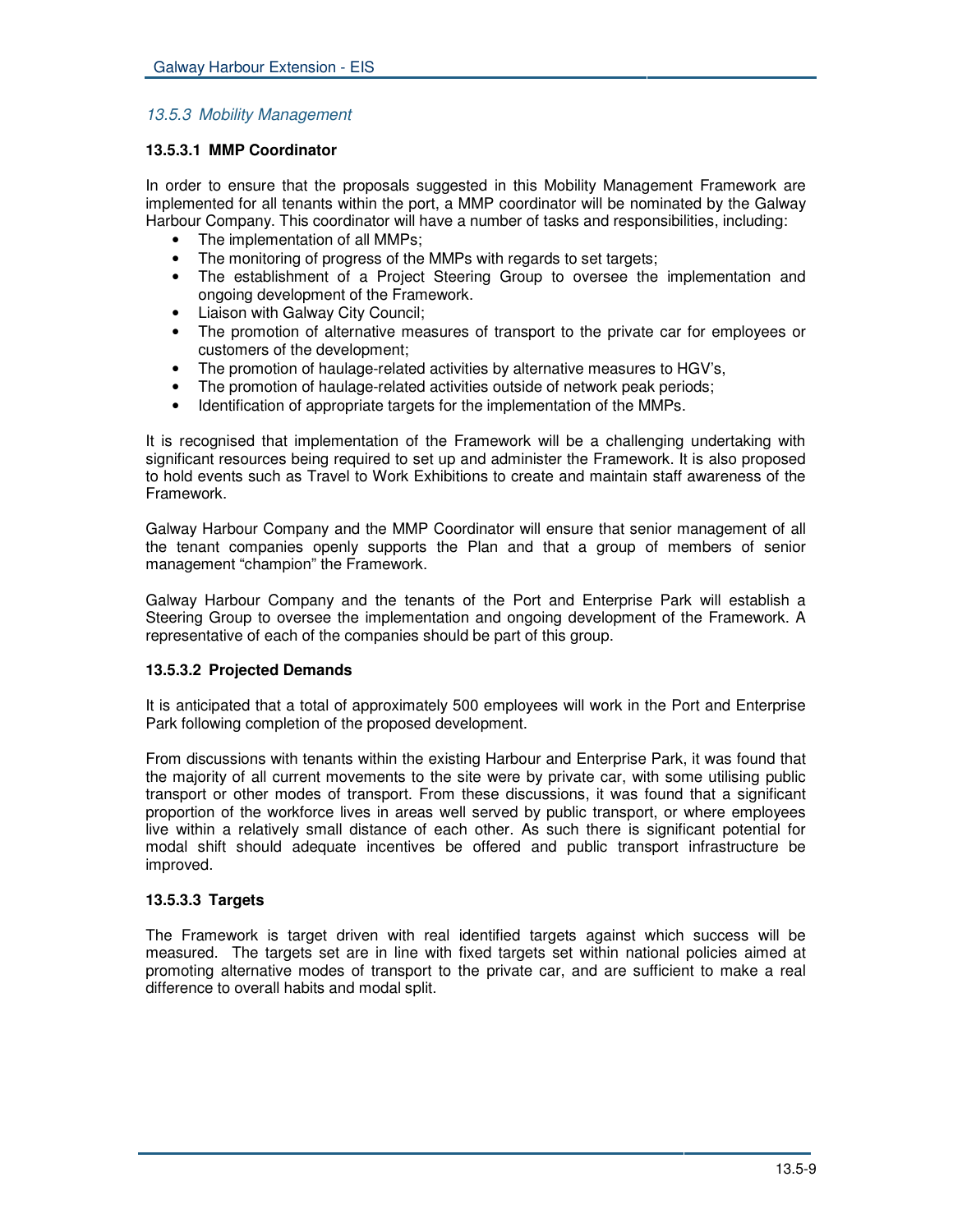| <b>Target Modal Splits for New Port of Galway and Enterprise Park</b> |                  |                  |  |
|-----------------------------------------------------------------------|------------------|------------------|--|
| <b>Mode</b>                                                           | <b>Year 2016</b> | <b>Year 2031</b> |  |
| Car (Driver / Passenger)                                              | 60%              | 50%              |  |
| <b>Public Transport</b>                                               | 10%              | 15%              |  |
| <b>Walking / Cycling</b>                                              | 30%              | 35%              |  |

Table 13.5.1 below sets out the Staff Mode Split Targets for the Port and Enterprise Park.

**Table 13.5.1 - Target Modal Splits for Galway Port & Enterprise Park**

#### **13.5.3.4 Monitoring**

A Fundamental part of any Mobility Framework is monitoring to determine progresses, identify problem areas and initiate corrective measures to ensure targets are achieved. The MMP Coordinator, in collaboration with the Mobility Framework Implementation Group, should carry out this monitoring annually.

The basic procedure will consist of:

- Reviewing the implementation of the different measures of the Mobility Framework.
- Carrying out a new Mobility survey.
- Controlling the achievement of the different targets.
- Updating the boundary conditions.
- Propose corrective measures if needed.
- Informing Galway City Council about the implementation and progress on the Mobility Framework.

#### **13.5.3.5 Haulage-Related Activities**

The activities contained within the proposed port extension can be loosely described as being either haulage or non-haulage related. These elements have differing requirements from a transport perspective, and for the purposes of this report will be treated separately.

While it is accepted that the nature of freight haulage requires vehicular transportation, it will be the aim of this Framework and subsequent MMPs to minimise the impact that the haulage activities will have on the surrounding road network. A number of proposals aimed at minimising this impact are detailed below.

#### 13.5.3.5.1 Rail

The proposed development includes for a rail link into the port from the main rail line leading to Ceannt Station. Upon completion of the port, there is the potential to transport freight by rail to a number of destinations throughout the country, particularly on the completion of the full Western Rail Corridor.

The provision of such a link would provide a significant and sustainable transport alternative for Galway Port. It is the aim of Galway Harbour Company to work with its customers to promote the use of rail transport so as to maximise the proportion of its future throughput that will be transported by rail.

#### 13.5.3.5.2 Hours of Operation

The ability of the port to operate on a 24 hour basis will provide significant benefits from a transportation perspective. As such, a restriction on the hours of operation for haulage activities will not significantly impact on the port's ability to operate successfully.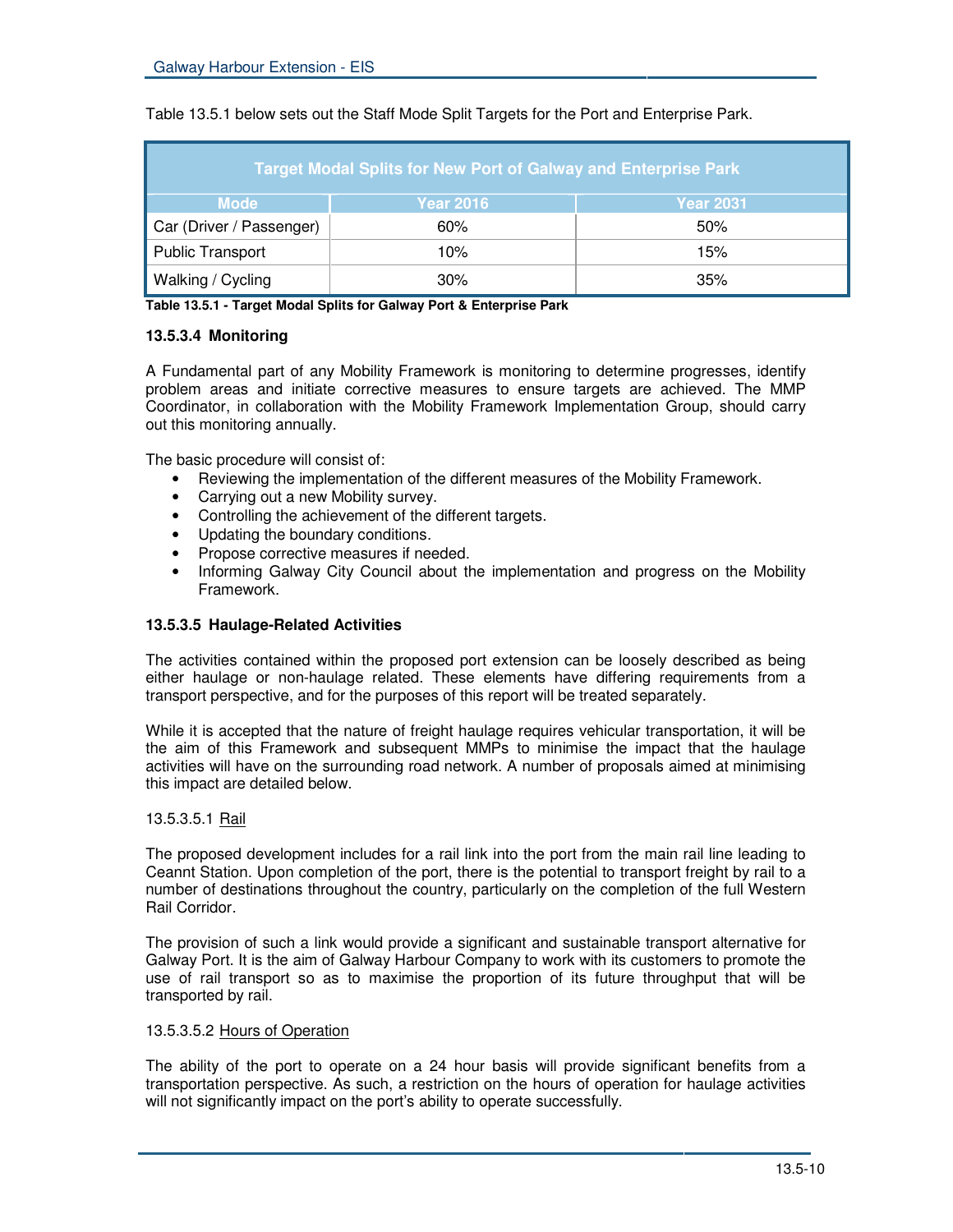It is noted that significant congestion occurs on the road network in Galway City during peak periods. The majority of junctions in the city operate satisfactorily outside of these peaks. It is therefore proposed that all new haulage-related activities will be restricted on the external road network, as far as is reasonably practicable, between the hours of 08:00 – 09:30 and 16:30 – 18:00. This restriction will ensure that haulage activities will have negligible impact on the surrounding road network at the critical periods.

The MMF coordinator will be responsible for obtaining such undertakings from other haulagerelated stakeholders once they have been identified.

#### **13.5.3.6 Non-Haulage-Related Activities**

A significant amount of non-haulage-related activities are proposed within the new port. These include the extension of the existing Enterprise Park and cruise liner activities. The development of an overall transport strategy to accommodate present and future demand is required to attract the needed workforce and avoid saturation of the transport infrastructure and impacts in the surrounding areas. The principles, defined by the Galway Harbour Company behind this integrated approach are as follows:

- The need to provide adequate, affordable and sustainable accessibility to the port.
- The will to promote and support alternative means of transport.
- The need to minimise the impact of traffic and parking generated by the port in the surrounding areas.

Different strategies can be put in place to deal with this demand. These are as follows:

- **Optimisation of use of existing infrastructure** in order to balance both demand and supply of mobility. Such strategies include staggering starting/finishing hours and increasing car occupancy rate/car-sharing.
- **Reduction in demand of mobility** in order to rationalise demand. Such strategies include telework (where appropriate) and the reduction of number of working days per week by increasing the number of hours worked every day.
- **Promotion of alternative modes of transport** to reduce the reliance on use of the private car in order to obtain a more sustainable travel mode split and minimises the impact of traffic and parking generated by Galway Port. Such strategies include public transport, cycling and walking.

None of the above strategies could completely succeed in isolation. All have associated pros and cons. A combination of these strategies could shape a suitable strategy able to deal with the demand that the proposed development will generate.

Relying on the provision of infrastructure alone to meet demand would involve significant investment. It is likely however that increases in the capacity of road infrastructure would be under constant pressure from growing demand. It has been proved worldwide that reliance only on the provision of infrastructure without any other alternative measures causes an increase in demand, in the medium term, and congestion of the road system. These measures are therefore inefficient in themselves without support from other policies.

The preferred strategy therefore is to encourage changes in transport mode by offering opportunities for staff to use modes other than the private car and to supplement this with sympathetic infrastructure measures which will assist this objective and improve accessibility for all users.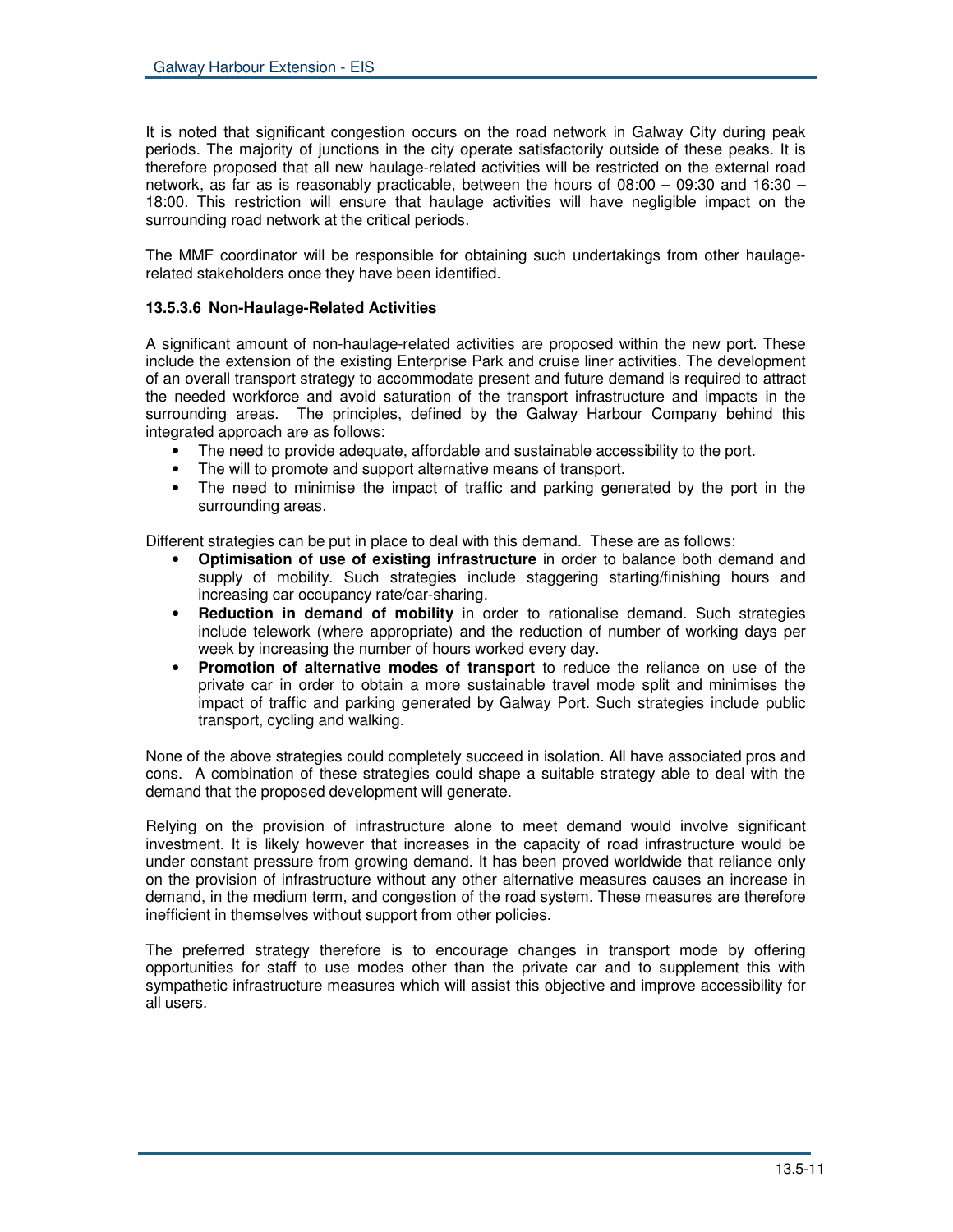#### 13.5.3.6.1 Public Transport Initiatives

The transfer of car users to the public transport system will result in an important reduction in traffic congestion. Galway Harbour Company can do a great deal to promote public transport use to their employees and customers. The benefits for commuters of such a change on travel mode to the port include improvements to quality of travel and cost savings.

On the negative side of public transport, lack of services, infrequent and occasionally unreliable services, safety concerns (especially at night) and a lack of information all discourage the car user from transferring to the present public transport system. It is therefore necessary to recognise that improvements to the services are necessary to meet commuter needs.

Experience elsewhere supports the "virtuous circle" concept for public transport. This anticipates that with improvements to services, more custom and income is generated, enabling more investment to be made in services and so on.

There are a number of improvements planned for the public transport system that will help to improve the options available to staff:

- The creation of a major public transport interchange (PTI) at Ceannt Station
- Increasing the number of quality bus corridors (QBC) in Galway;
- Real-time messaging services; and
- Integrated ticketing system.

However, in order to improve the accessibility of the port to the public transport network it is recommended that the following proposals be considered.

Significant collaboration has been undertaken between the Galway Harbour Company and CIE with regards to accessibility between the two developments. This cooperation will ensure optimum connectivity between two prime city centre sites, and will ensure ease of access to the PTI for employees of the port.

Further to the above, the location of the existing Bus Éireann bus yard and garage within the existing Enterprise Park will have the potential to facilitate a shuttle service between the Port and the CSQ PTI, further improving connectivity.

In addition, Galway Harbour Company and its associated stakeholders can play its part in improving the mode share of public transport, through a range of incentives for its use. The Galway Harbour Company or its Management Company will encourage the tenants of Galway Port to:

- Subsidise public transport use by introducing fare discounts. By subsidising public transport use, port staff that can avail of public transport should be sufficiently incentivised to switch travel mode.
- Provide better information on public transport service to staff. Staff may not be aware that public transport offers a viable alternative because of lack of information on timetables, routes or even the location of bus stops. Galway Port will internally publicise the routes that provides easiest access to the site through providing easy-to-understand guides, posters of leaflets on public transport services. This will be done in cooperation with Bus Éireann and Irish Rail.

Staff may be required to have cars available for work purposes. Some staff members may therefore be contributing to peak time traffic congestion simply to ensure that they have a vehicle available during the working day. The availability of pool cars would provide an alternative for staff members that need a car for work purposes. An alternative is to negotiate a contract with a local taxi firm, allowing business-related trips to be invoiced to the Company. This alternative eliminates the reclaiming of expenses for the staff and results in a reduction in travel expenses. Such a facility is offered by a number of taxi firms who offer business or corporate accounts.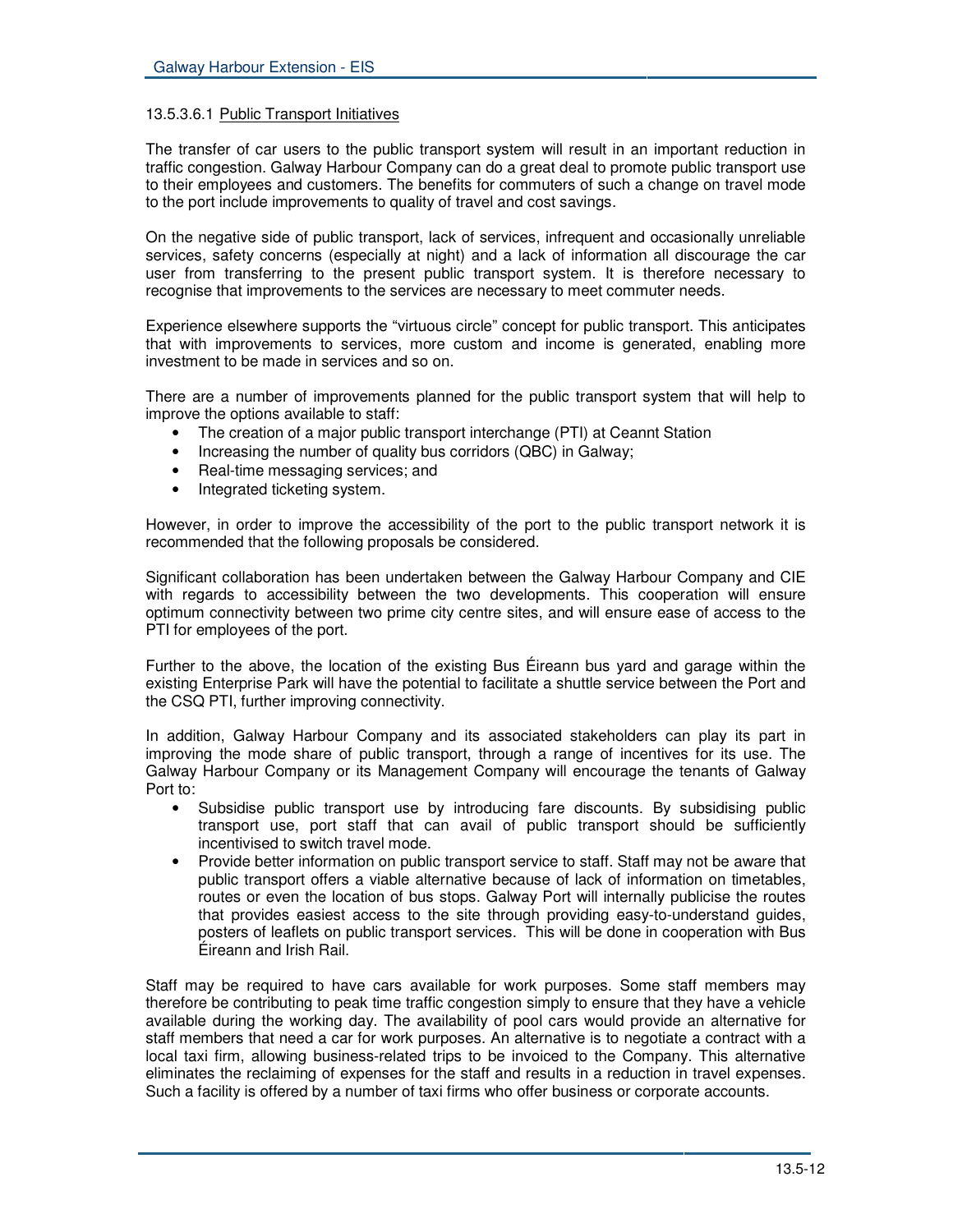Galway Harbour Company or its Management Company will encourage the tenants of the port to study the feasibility of providing pool cars or entering into taxi service to cater for businessrelated trips during the working day.

#### 13.5.3.6.2 Car Sharing Initiatives

Car sharing should be implemented and encouraged where large numbers of commuters live in common locations and their attendance hours at the location are consistent. Such a measure offers a significant opportunity to reduce the proportion of staff that drive to work.

For those who do car share there are some obvious advantages and these include:

- Travel to work can still be door to door if they are picked up at home;
- There are costs savings available to sharers and participation may even eliminate the need for some families to have a second car;
- Travel to work can be a more relaxing experience, with a chance to socialise.

There are also perceived disadvantages for sharers, associated with the freedom to travel, particularly in the event of an emergency. Difficulties are also experienced within such a scheme for those who have to accommodate secondary trips throughout the course of the day (i.e. dropping children off at school).

Galway Harbour Company or its Management Company in conjunction with the tenants of the Enterprise Park will set up a Car-Sharing scheme in order to maximise the benefit of this initiative and to put potential car sharers in touch with each other. Galway Harbour Company or its Management Company will establish a central database of the journey data of its staff members.

Galway Harbour Company or its Management Company, in conjunction with the tenants of the Enterprise Park will provide incentives for car sharing. Incentives for car sharing may include preferential parking, such that the more attractive parking spaces are allocated to car sharers. Additionally, Galway Harbour Company or its Management Company and tenants of the Enterprise Park will access the feasibility of providing a "guaranteed ride home" for car sharers should they be stranded in an emergency situation. This would mean subsidising for taxi rides. The impact of the scheme will be improved by targeted measures including:

- Publicity within Galway Port and Enterprise Park, at Travel to Work exhibitions and through day-to-day staff communication channels, outside, through the media. This publicity will encourage new members to join the scheme.
- Easy access to the Coordinator who will administer the scheme. It is recognised that sharers need to feel that there is an easily accessible contact should they experience problems.
- Helping sharers to agree the practical arrangements for sharing, such as matching carsharers, splitting the cost of the journey to work, and addressing car insurance issues and tax implications.

#### 13.5.3.6.3 Cycling Initiatives

The encouragement of cycle use is an important aspect of any sustainable Mobility Plan. Cycling could be taken up by a significant number of the local commuters to Galway Port, if adequate facilities were available. Cycling offers a widely accessible, convenient and environmentally friendly way of making local journeys.

Not all commuters will be prepared to cycle, but if the facilities are not available, those who may be prepared to give it a try may be prevented from doing so. Initially, the numbers using this mode of transport may be relatively small but other facilities can be considered over time to encourage a greater use of the bicycle.

The potential for cycling is greatest where a large number staff commute five miles or less, where cycle routes in the area are relatively flat and where good cycle routes are provided. Encouraging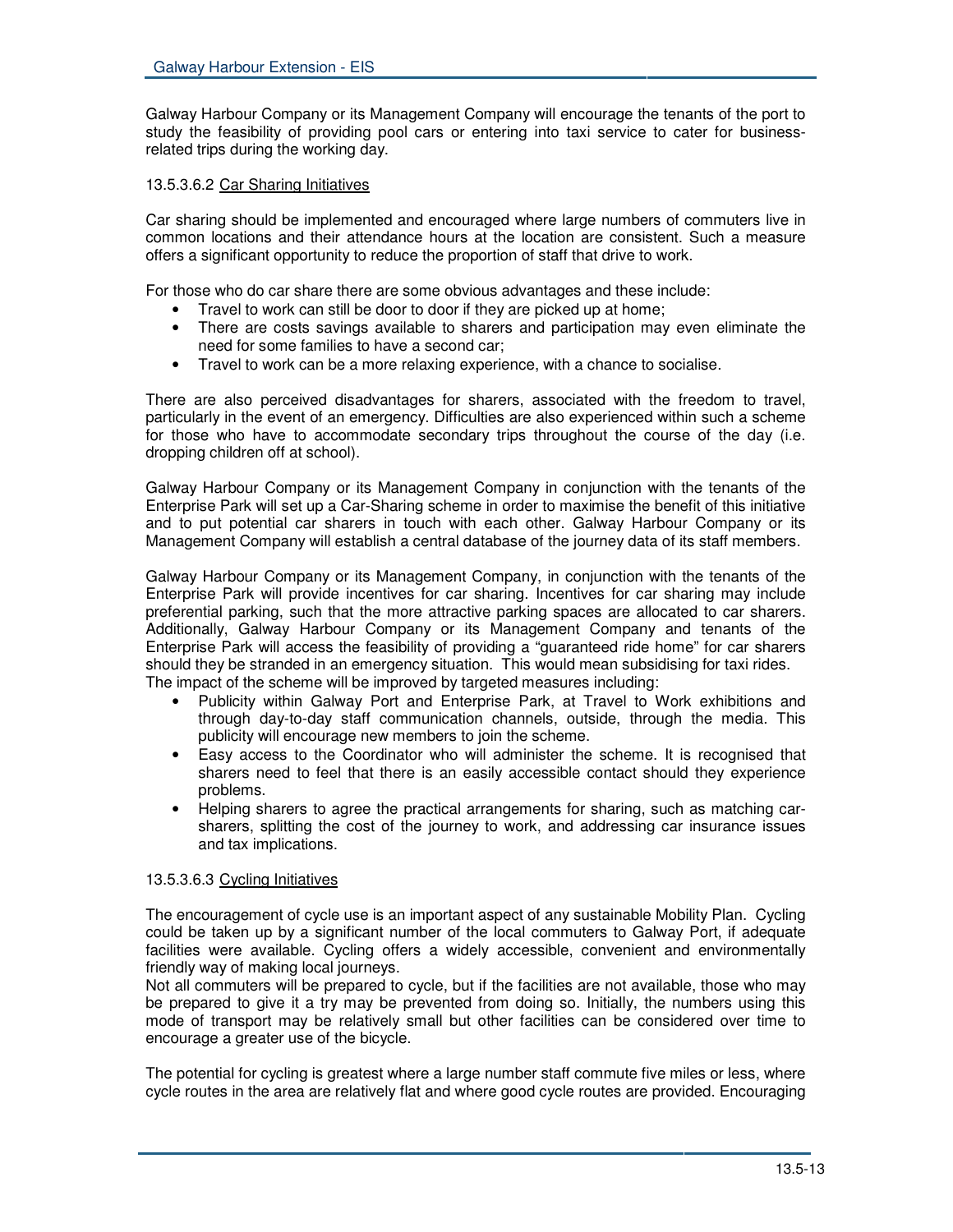cycling can lead to a healthier community, in addition to being a more reliable and convenient way to travel in peak periods. It is also cheaper than other forms of transport.

The main deterrents to this form of transport are the lack of facilities at work, lack of safe cycle routes, poor weather, the need to own a bicycle and poor facilities. Galway Harbour Company can assist with overcoming some but not all of these disadvantages.

The issue of safety for cyclists on the public road network is a real and significant one, particularly with the ongoing increase in traffic volumes on the network. In recent times, however, Galway City Council has developed cyclist infrastructure on the public road network.

Therefore, Galway Harbour Company or its Management Company and tenants of Galway Port will endeavour to:

- Set up a Bicycle User Group (BUG) as part of the Mobility Management Plan. The Group will provide a forum for feedback and consultation.
- Provide an adequate number of cycle parking spaces on site to deal with projected demand.
- Provide bicycle purchase incentives / discounts.
- Companies to provide bicycle training.
- Provide loaner or trial bicycles.
- Ensure that all bicycle parking spaces provided on the site are secure and sheltered and close to entrances.
- Ensure that additional bicycle parking facilities can be easily facilitated should demand require it.
- Provide cyclists with access to convenient showers and lockers to store equipment and clothing.
- Raise the profile of cycling by incorporating appropriate road markings, signage and marking of cycle tracks in the port and at the interfaces with cyclist on the public road network.
- Provide continual publicity, both internally and to the general public, of the cycling initiatives.
- Consult the Bicycle Users Group before considering the implementation of the aforementioned measures.

#### 13.5.3.6.4 Walking Initiatives

The Draft Galway City and Environs Walking and Cycling Strategy suggests that for trips within 2km of a person's destination, walking and cycling is seen as a viable mode of transport. A number of large residential areas, including large sections of the city centre, Renmore and Claddagh fall within this catchment area. Key transportation hubs, such as Eyre Square and Ceannt Station, are also located within 2km of the proposed port. As such, with the provision of appropriate facilities, walking and cycling have the potential to be a major mode of transport to and from the proposed port, be it for those who live within close proximity of the port, or those who commute into the centre city via public transport.

The promotion of walking is difficult, but organisations can make it easier for employees who commute all or part of their journey to work by foot, by ensuring that their location/route is pedestrian friendly. Walkways should be properly maintained, well lit, well patrolled and conveniently placed for bus stops where appropriate. Negotiations with the Local Authority to improve walking routes or crossing facilities on the road network for pedestrians are also recommended.

There are advantages for staff that walk to work, primarily related to lifestyle issues, such as the opportunity to get exercise and fresh air, and make cost savings. On the negative side, walking scores poorly against the car and other modes, in terms of speed, convenience and exposure to poor weather.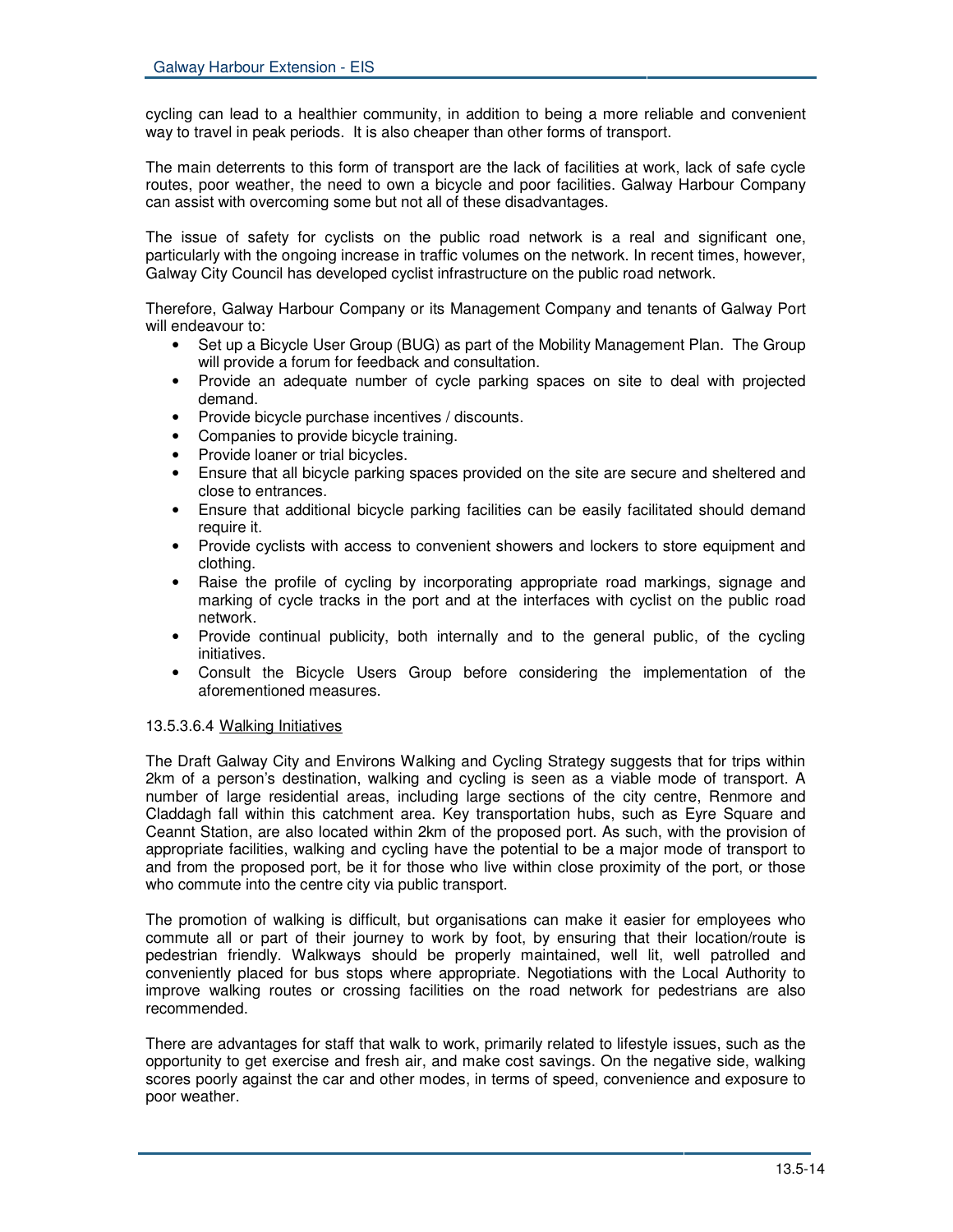Research into pedestrian behaviour shows that the propensity to walk to work is dependant largely on the walking distance, prevailing weather conditions, the availability of other modes of transport and the availability of other modes of transport and the availability of car parking at destination. The choice to walk or not to walk to work is a pragmatic one and not easily influenced.

Therefore, Galway Harbour Company or its Management Company and tenants of the port will:

- Provide internal links to the improved pedestrian infrastructure and crossing facilities on the public roadway in conjunction with Galway City Council.
- Ensure adequate security along these routes, particularly during the hours of darkness.

#### **13.5.3.7 Additional Measures**

The following measures may also form part of the recommended strategy. It will be recommended that tenants of the Port and Enterprise Park should study the feasibility of including these measures in order to increase the effectiveness of their Mobility Management Plans.

#### 13.5.3.7.1 Staggering Starting/Finishing Hours

This can be a difficult part of a mobility plan to implement. However, staggering starting times in different periods can significantly mitigate the impact of traffic generated on the road network and accesses at peak times.

#### 13.5.3.7.2 Telework

Telework is not a job in its own right, but a different way of working. From the transportation point of view telework is the partial or total substitution of telecommunication, with or without the assistance of computers, for the twice-daily commute to / from work (Jack M. Nilles, "Traffic Reduction by Telecommuting: A Status Review and Selected Bibliography", Transportation Research).

A number of studies have shown improvements arising directly from the introduction of teleworking. These have included improved staff performances, lower overheads, expanded customer service, markets and sales.

The National Advisory Committee on Teleworking, which brought together industry, trade unions, governments, research and public sector groups, proposed in 1999 a number of key action points that would ensure that Ireland becomes "telework friendly" from a fiscal and environment point of view. There has been a significant amount of infrastructural investment in this area over the past 10 years, which has helped to ensure that the Irish communications environment facilitates the adoption of teleworking as a mainstream method of working.

A total telework is practically not achievable in reality. However, there is a large proportion of staff that would be able to telework once a week.

#### 13.5.3.7.3 Reduction in number of working days per week

A reduction in the number of working days is intended to cut down the demand for mobility by increasing the number of hours worked every day. This could mean a reduction in the mobility demand up to 20% and therefore significantly reduce congestion in the surrounding areas.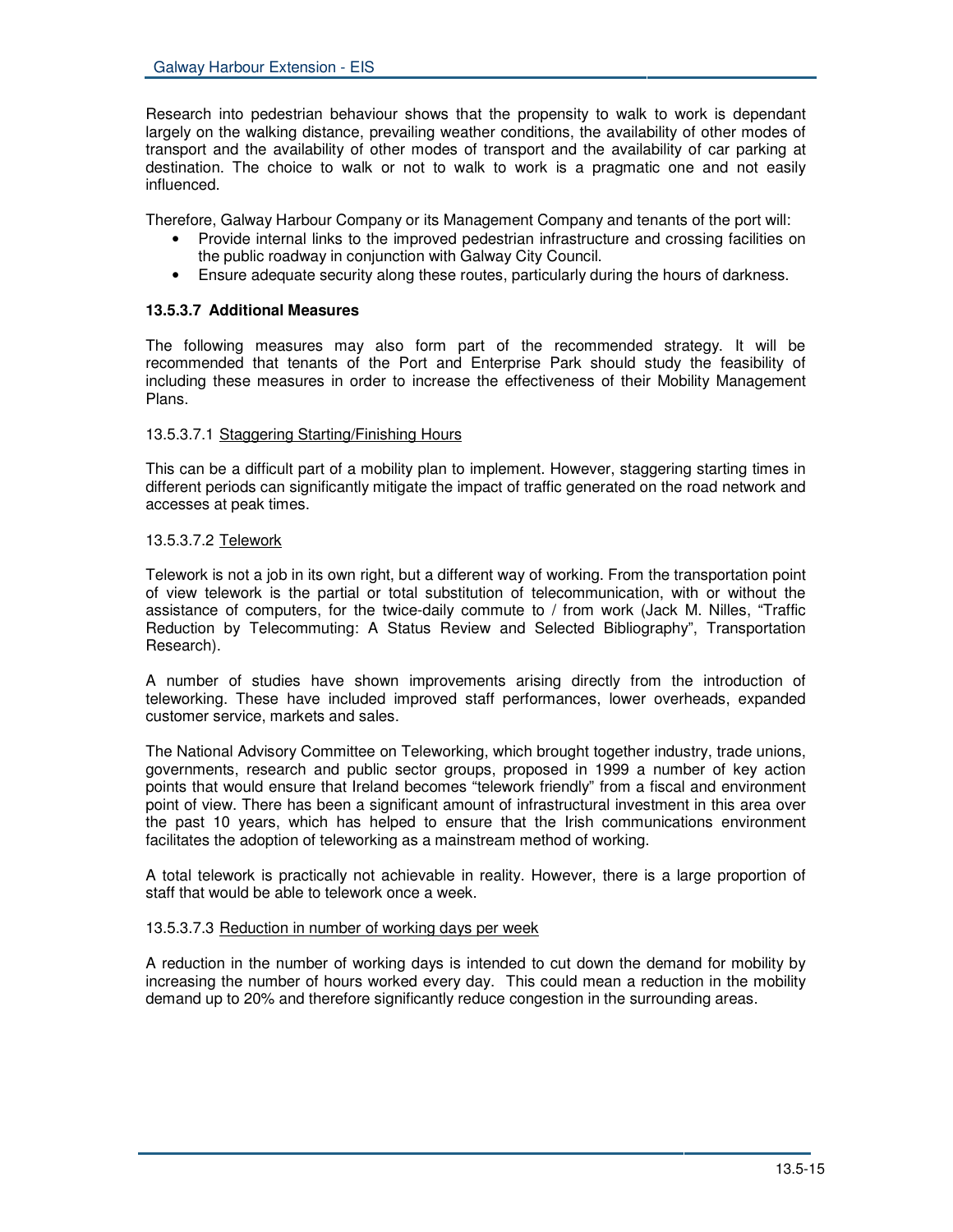#### **13.5.3.8 Cruise Liner-Related Activities**

An investigation into cruise liner statistics for other representative ports in Ireland indicated that there were on average approximately 845 passengers per cruise. The breakdown of anticipated daily passenger activities is highlighted below in Table 13.5.2.

| <b>Projected Passenger Activities</b> |                   |  |
|---------------------------------------|-------------------|--|
| <b>Activity</b>                       | <b>Percentage</b> |  |
| Tours                                 | 70%               |  |
| <b>City Walks</b>                     | 15%               |  |
| No Shore Leave                        | 15%               |  |

**Table 13.5.2 - Projected Passenger Activities**

The application of the above rates equates to a total of 12 buses required for tours to sites such as Connemara and the Cliffs of Moher.

Such tours currently operate in Galway, and leave Galway City between 09:30 – 10:00. It is proposed that the cruise liner tours will operate in a similar fashion, and will avoid network peak periods when traffic congestion is experienced.

It is also proposed that all servicing activities relating to the cruise liners will take place outside of network peaks to further ensure as minimal an impact on the surrounding road network as possible.

Galway Harbour Company or its Management Company and tenants of the Port and Enterprise Park will encourage the implementation of the above measures (Staggering Starting/Finishing hours, Teleworking, and reduction of the number of working days per week) within the individual mobility management plans in order to reduce the demand for travel to the site.

#### **13.5.3.9 Construction Activities**

During the early stages of the project, a significant amount of construction activities, with associated vehicular movements, will be experienced on site.

It is proposed to implement a Construction Traffic Management Plan, which will aim to reduce the impact of construction traffic on the surrounding road network. This Construction Traffic Management Plan will be developed by the contractor appointed by Galway Harbour Company; however it is recommended that measures such as car pooling and incentivising public transport use be promoted for construction workers accessing the site. It is further recommended that deliveries and other potential HGV movements to and from the site be managed outside of network peak periods.

# *13.5.4 Conclusions*

The proposed Mobility Management Framework aims to provide a sustainable, safe and environmentally-friendly alternative to private car use for employees and visitors to Galway Port.

This Framework will form the basis for all Mobility Management Plans that will be developed by individual tenants of the port, which will themselves evolve as background conditions change, and the end users' needs become clearer.

The ability of a MMP to succeed in its stated objectives is highly dependent on the cooperation of all stakeholders, including Galway City Council. Galway Harbour Company is committed to